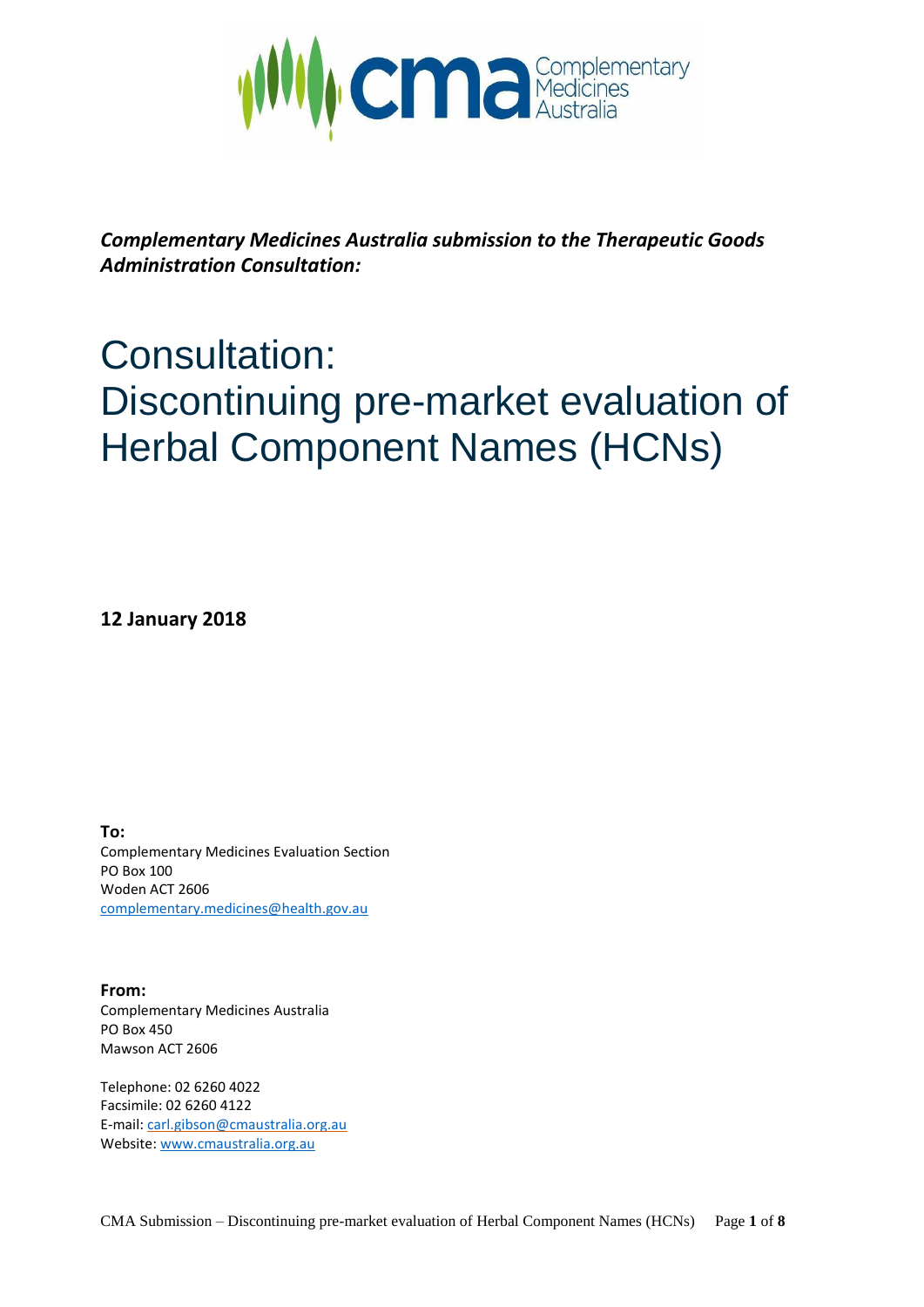

## **Introduction**

Complementary Medicines Australia (CMA) welcomes the opportunity to provide comment on the TGA's consultation on the proposal to discontinue the receipt and pre-market evaluation of HCN applications.

CMA is committed to a vital and sustainable complementary medicines sector, and represents stakeholders across the supply chain, including manufacturers, raw material suppliers, distributors, consultants, retailers and allied health professionals. CMA members represent greater than 80% of all product sales within Australia.

The increasing consumer demand for complementary medicines has resulted in the industry becoming a significant pillar in preventative healthcare, both economically and as an employer. Over the last few decades the Australian complementary medicines sector has evolved into a major world class industry supporting domestic jobs, research, manufacturing and exports.

As noted in the consultation document, many listed complementary medicines utilise Herbal Component Names (HCNs) as a method to communicate content and quality information about herbal extracts both within industry entities, as well as to consumers, including health professionals. The naming of herbal components has been a methodical and rigorous process producing determinations regarding the identity of chemical entities derived from herbal ingredients, including components that relate to the safe use of the goods, as well as quality and efficacy markers.

CMA notes the considerations and reasons which form the context for this consultation document, as well as the proposal to discontinue the requirement to evaluate herbal component names. In particular, that the evaluation of herbal component names has caused some challenges and difficulties for both industry and the regulator. This consultation represents an opportunity to consider de-regulation or improve the management of HCNs in parallel with co-occurring regulatory reforms. CMA wishes to provide feedback in response to this proposal and work with the TGA to create a well-considered, sustainable framework for retaining herbal component names, which will continue to provide high quality regulatory decisions that promote consumer confidence.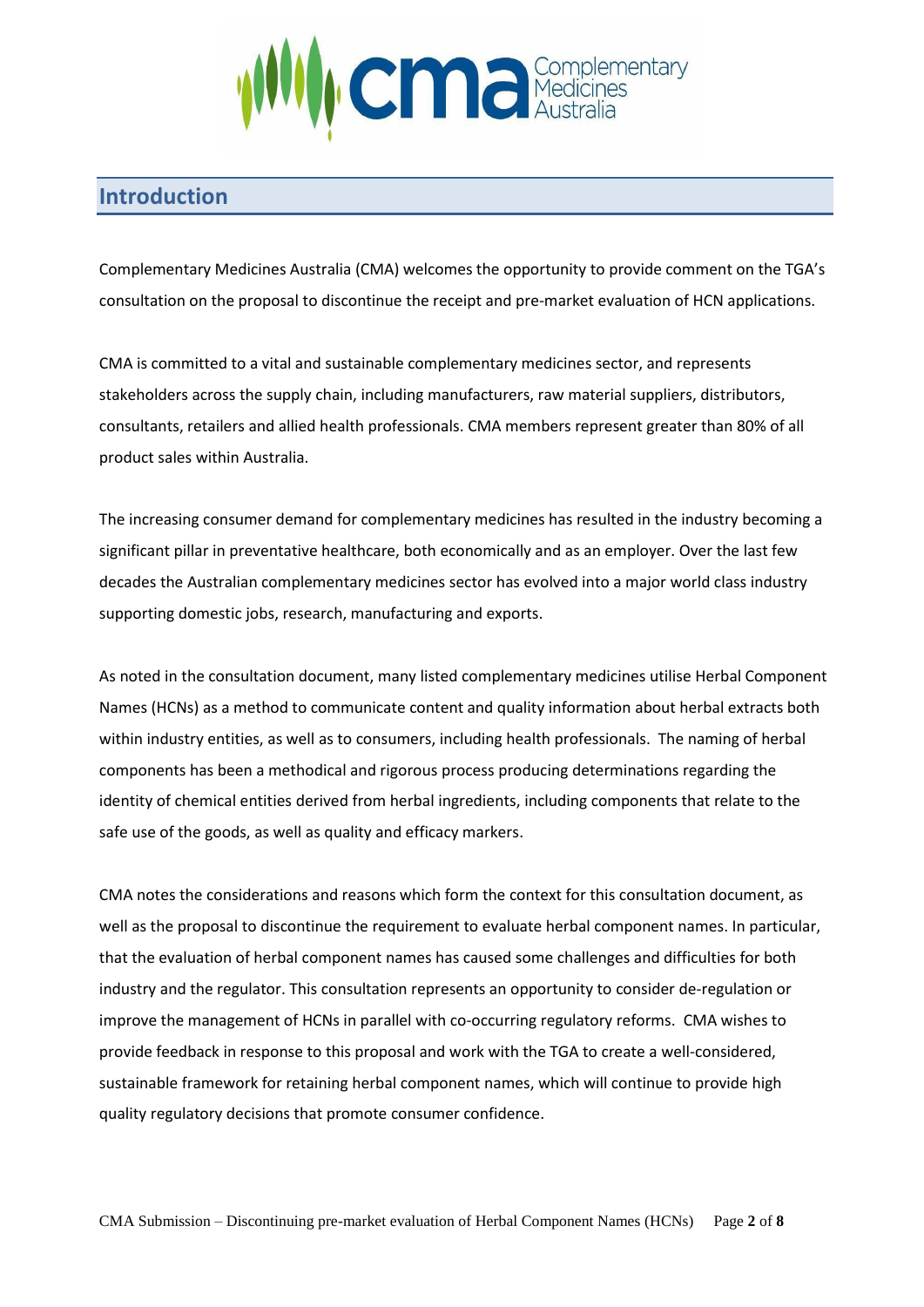

## **Consultation comments**

Before considering the regulatory options proposed, CMA wishes to make comment in relation to the issues raised in the context for initiating the consultation. In the following table please find a summary of the matters raised in the consultation with additional comment.

#### **Issues Raised & CMA Comments**

#### *Issue raised*

Listed medicines themselves are not required to undergo any pre-market evaluation and comprise the lowest risk class of regulated medicines (i.e. the evaluation of HCNs is not consistent with the risk framework in-place)

#### *CMA Comment*

Whether pre- or post- market, it appears to us that the regulator will still need to play a role in the oversight of herbal component names, which are represented as components of active ingredients on product labels. Pre- or post- market considerations are expanded upon later in this submission.

#### *Issue raised*

The creation of an approved HCN is not a legal requirement for listed therapeutic goods.

#### *CMA Comment*

Further discussion and confirmation around this topic is needed. The definition of 'active ingredient' in Regulation 1 of the Therapeutic Goods Regulations defines that '*active ingredient', for a medicine, means a therapeutically active component in the medicine's final formulation that is responsible for its physiological or pharmacological action*", and there are legal requirements attached to actives in regards to the ARTG and the label via the Regulations and the TGO92.

We note there has not been any legislative change in regard to herbal components, previously the un-legislated evaluation and creation of HCNs has been the usual and accepted practice.

#### *Issue raised*

The HCN approval process is resource intensive and costs are not recovered from applicants at present.

#### *CMA Comment*

Although there is no fee charged per application, it is our understanding that the costs were calculated into and recovered by the existing annual listing fees. This has been considered appropriate, because a cost charged per application will be borne by the applicant but subsequently used by numerous sponsors (there is no market exclusivity or significant advantage in defending market exclusivity). However if the nature of most applications suggest this would be appropriate, an application fee system could be discussed further if HCN evaluations were to continue.

#### *Issue raised*

The regulated industry has raised concerns about the length of the evaluation process and the lack of predictability for business planning and the timing of product launches.

#### *CMA Comment*

Evaluation time-frames are lengthy and launches important for industry, therefore this could be an important de-regulatory advantage, if other potential disadvantages of de-regulation could be appropriately managed in a workable model developed between industry and TGA.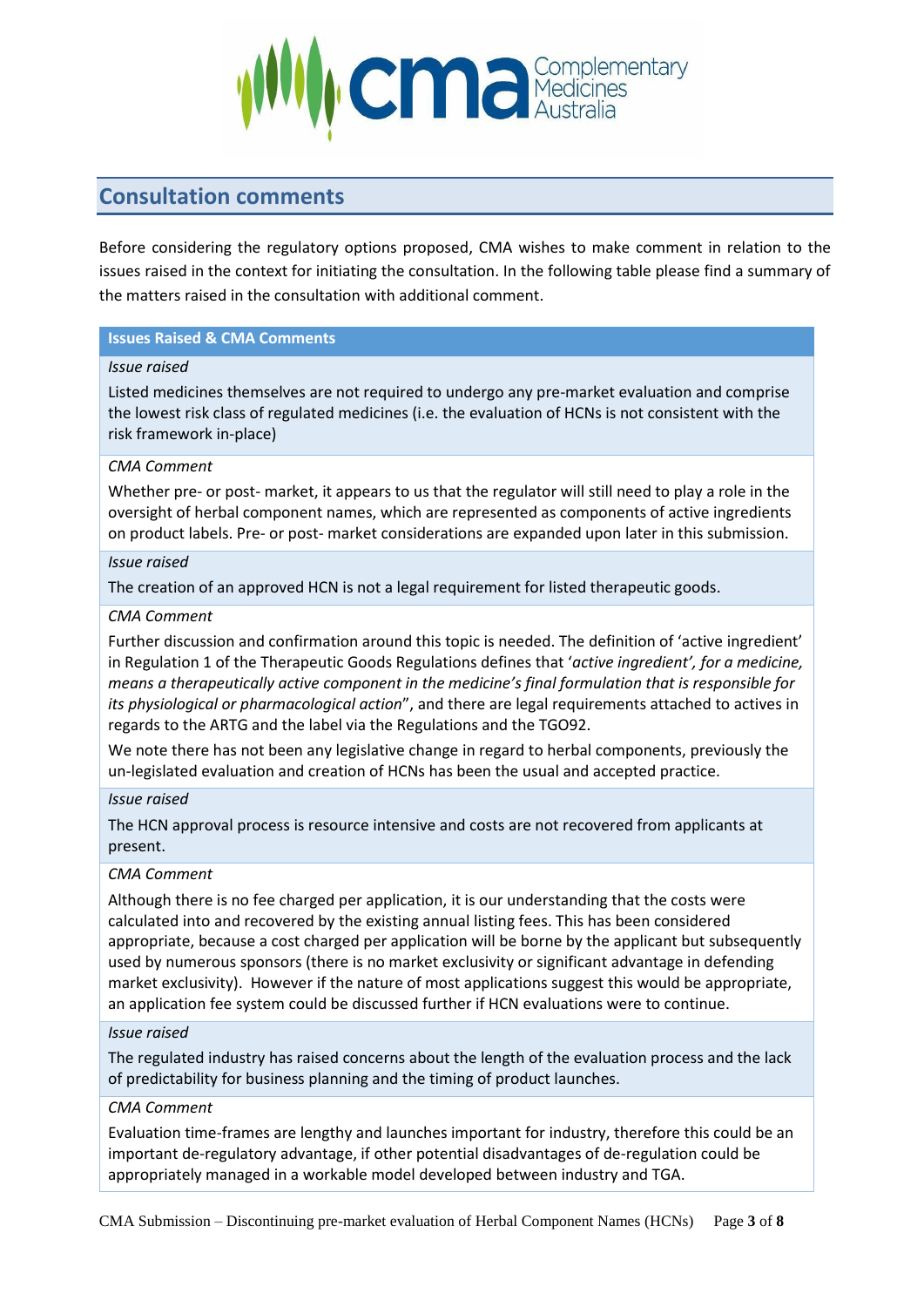

## **Regulatory Options**

#### **Option 1**

**Maintain the status quo.**

**Consistent with the cost recovery arrangements in place, the TGA suggests a fee for such applications may be considered in the future.**

The benefits of this option are:

- 1. Minimal business process change for manufacturers and sponsors (save for an application fee).
- 2. Retention of existing HCNs on ARTG and Code Tables preserves the extensive naming work that has been conducted to date.
- 3. No new post-market work or possibilities for measured compliance issues around component naming.
- 4. Continued consistency in naming and decision-making across multiple medicines on the ARTG, limiting any potential for confusion if different names were used and maintaining consumer confidence.

#### **Option 2**

**Industry and the TGA to work together to produce a workable mechanism that allows for discontinuing pre-market evaluation of HCN applications.**

The benefits of this option are:

- 1. Freeing up of regulator resources to process other industry pre-market applications.
- 2. Fast to market approach with new herbs and herbal components and no time impediments to product launches.
- 3. May be possible for a sponsor to choose from several HCNs where variable names are available, to suit product purpose and consumers best.
- 4. Reduction in ARTG groupings/variations/Section 9Ds, and associated fees.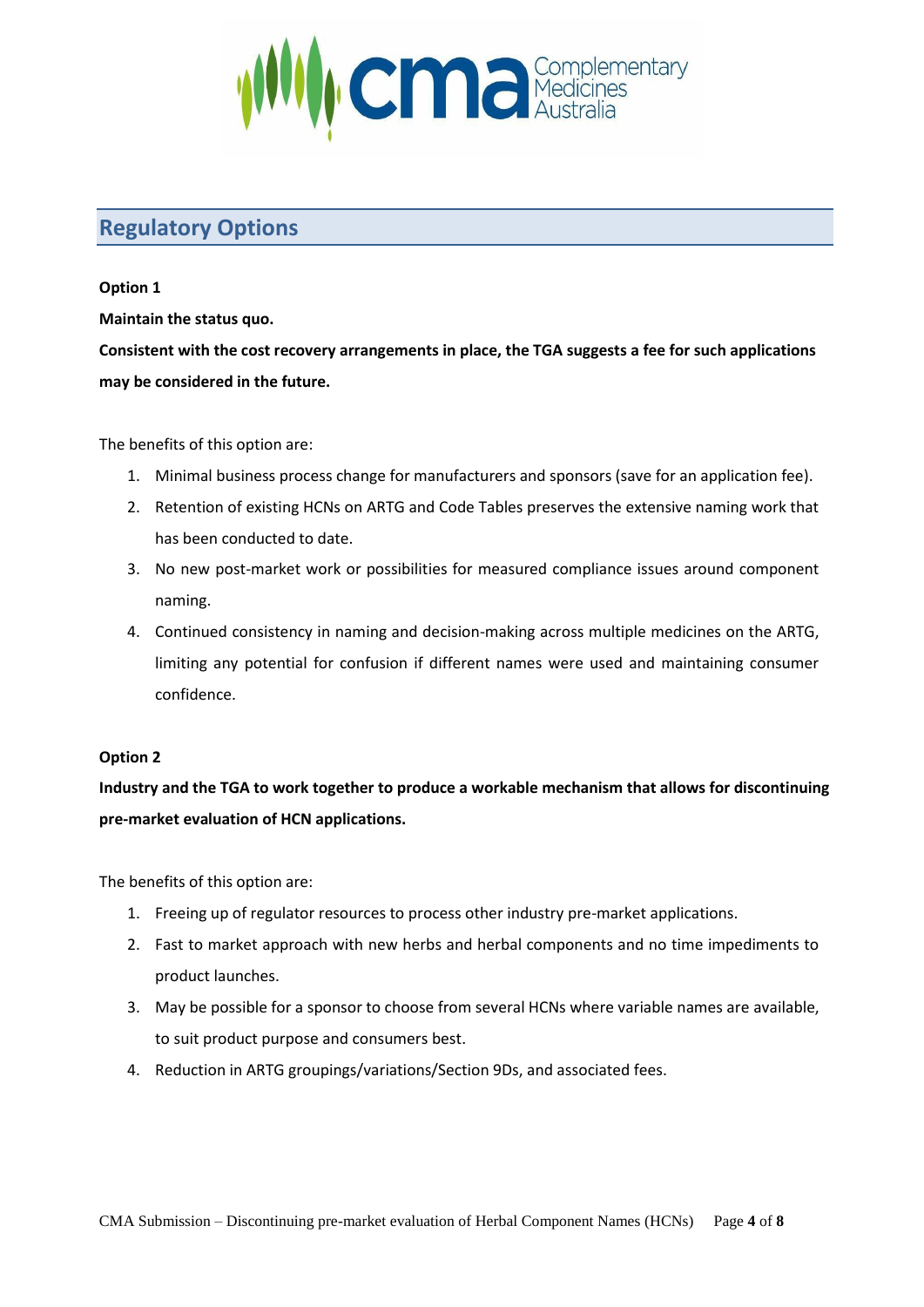

## **Discussion - Discontinuation of evaluation of Herbal Component Names.**

The proposal states that within this option:

- Applications for new herbal component names will no longer be accepted or required;
- Any reference to standardized components on medicine labels, will remain acceptable providing legislative labelling requirements are met.
- Any claims for non-mandatory standardised components will be assessed as part of the postmarket compliance review.

#### **Labelling & Advertising**

Herbal component names are used throughout the supply chain. HCNs are employed across industry to demonstrate a standard or level of quality assurance and may be used to measure or predict an effect for those that are therapeutically active. In some cases, the therapeutic action of standardised components or a mixture of components is thought to apply but the mechanism of action or the interaction between components therapeutically is not yet fully studied. The ability to include herbal component names on product labels is an important consideration for sponsors, particularly those who primary focus is herbal ingredients. There is some concern that if HCNs are removed from the ARTG and are not included in therapeutic goods legislation, that there would be no legal or administrative protection for the ongoing use of HCNs on labels or in advertising materials in the event that the oversight and management of an alternate HCN process became overly difficult or became a negative focal point for media attention. Certainty of the continued use of HCNs on medicine labels and the ability to create an acceptable level of consistency of naming are considerations would need to be built into and protected within an alternate model.

Different or inconsistent naming, or the possibility of misleading naming by a small minority may be targeted to create negative media attention about the sector. Maintaining consumer confidence in Australian products by Australians helps prevent personal importation of goods that may be manufactured by lower standards overseas, similarly crucial to the sector is maintaining Australia's international reputation for high quality manufacturing and regulation. Any alternate model arrived at must take the prevention of such factors into consideration and be robust enough to prevent any issues.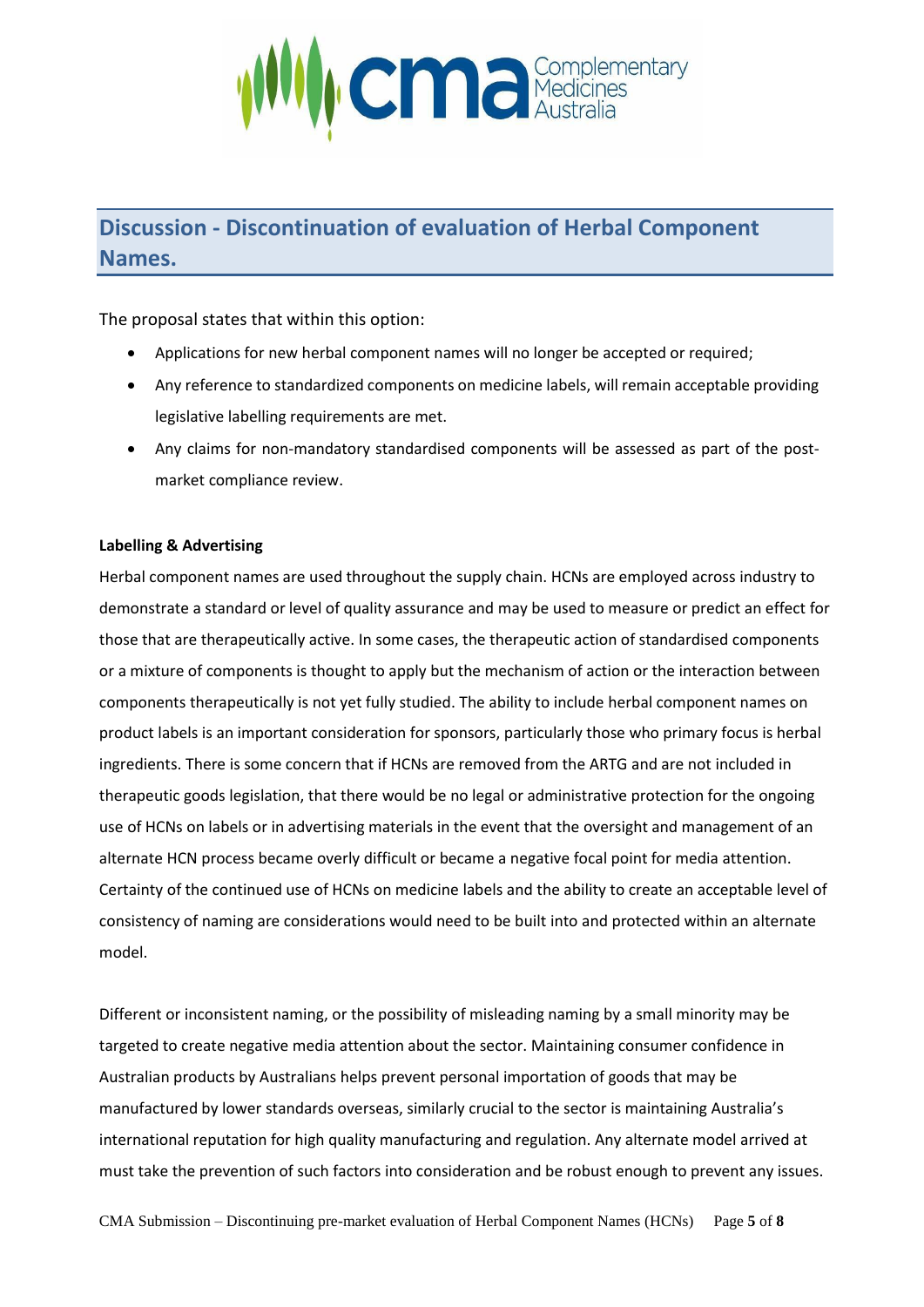

#### **Manufacturing**

Standardised herbal components entered onto the ARTG are used as a reference point for manufacturers for validation when manufacturing and releasing for supply, and are tested at regular intervals to monitor stability over the shelf life of the product. In these cases, the ARTG record is used as the reference, which has PIC/S compliance ramifications for manufacturers and auditors that must be considered and a suitable course of action agreed upon before a change in the HCN process or removal of HCNs from the ARTG. For example, if stability testing of herbal components is expected to continue, set processes may need to be adjusted for sponsors, laboratories, manufacturers and TGA auditors. The TGA GMP area and manufacturers would need to be consulted regarding release for supply and other protocols in the absence of HCNs on ARTG records.

#### **Post-market Reviews**

The commentary in the consultation document regarding current regulatory requirements for standardised constituents, suggests that the following criteria is the evidence required to be held by sponsors:

- identity of herbal components is no longer rigorously assessed, the name and chemical structure *of the constituent or, where a component consists of a group of constituents, the name and chemical structure of each constituent in the group;*
- evidence that the constituent(s) of the component occurs in the herbal species;
- *details of the method of analysis used to quantify the constituent(s) of the component;*
- where a component consists of a group of constituents, details of the approximate relative *proportion of each constituent; and*
- *information about whether the component is a therapeutic marker (the component has known therapeutic activity) or a quality marker.*

We understand that in the current regulatory environment for HCNs, the quantity of a component may often by confirmed against manufacturing documents in desk-top post-market reviews. Whereas, the validation of the identity of a herbal component as a unique chemical entity, using the above criteria, is primarily a pre-market process. If the above information were required during post-market reviews on a product-by-product basis, it is possible this could introduce a significant multiplication of regulatory work for sponsors as well as the TGA's Listing Compliance Section. A plan to discontinue HCNs must ensure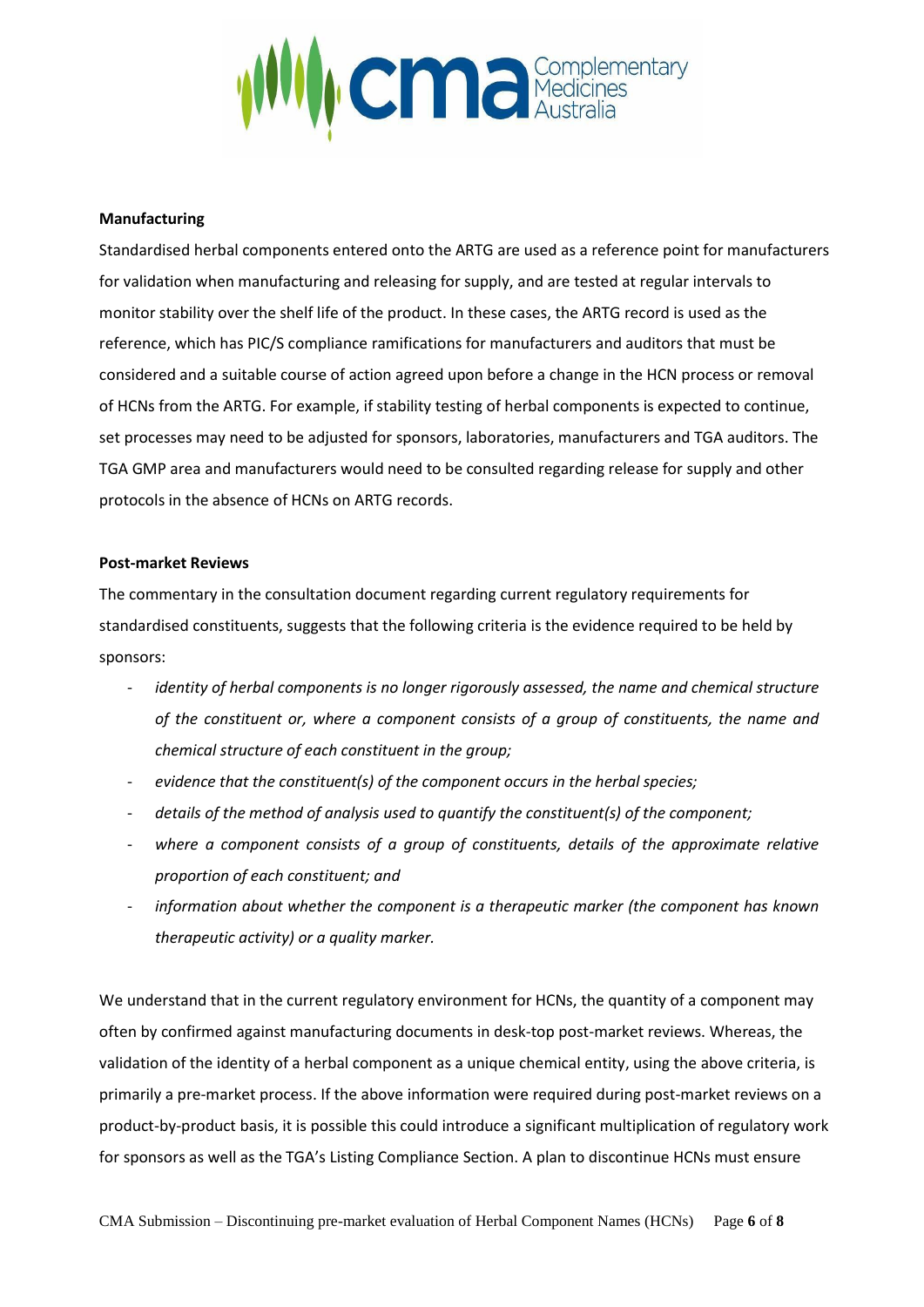

there are de-regulatory benefits for all stakeholders and not represent a shift of or an increase in regulation for other divisions or stakeholders.

Evaluation by the Listing Compliance Section could place stresses upon the timelines for post-market reviews, due to the relatively complex subject matter being assessed. As noted in the consultation document, a resource of scientific skills are currently used to assess HCNs on the Herbal Ingredient Naming Committee. There would need to be a process to ensure the consistency of decision-making when accepting herbal component names for the ingredients that does not introduce labelling or media difficulties described previously.

Industry will also be seeking ways to work with the TGA to find ways to continue to reduce reported compliance rates. If a component name were used and it was deemed not acceptable, it would be a new source of measured non-compliance, against legislation such as the TGO 92 or 'separate and distinct' or 'unacceptable presentation'. A model to discontinue HCN evaluation would need to have particular agreement between industry and the regulator on what information was expected and required, what would be considered acceptable and compliant, and how any issues could be dealt with in a timely manner as to not overly affect review timelines.